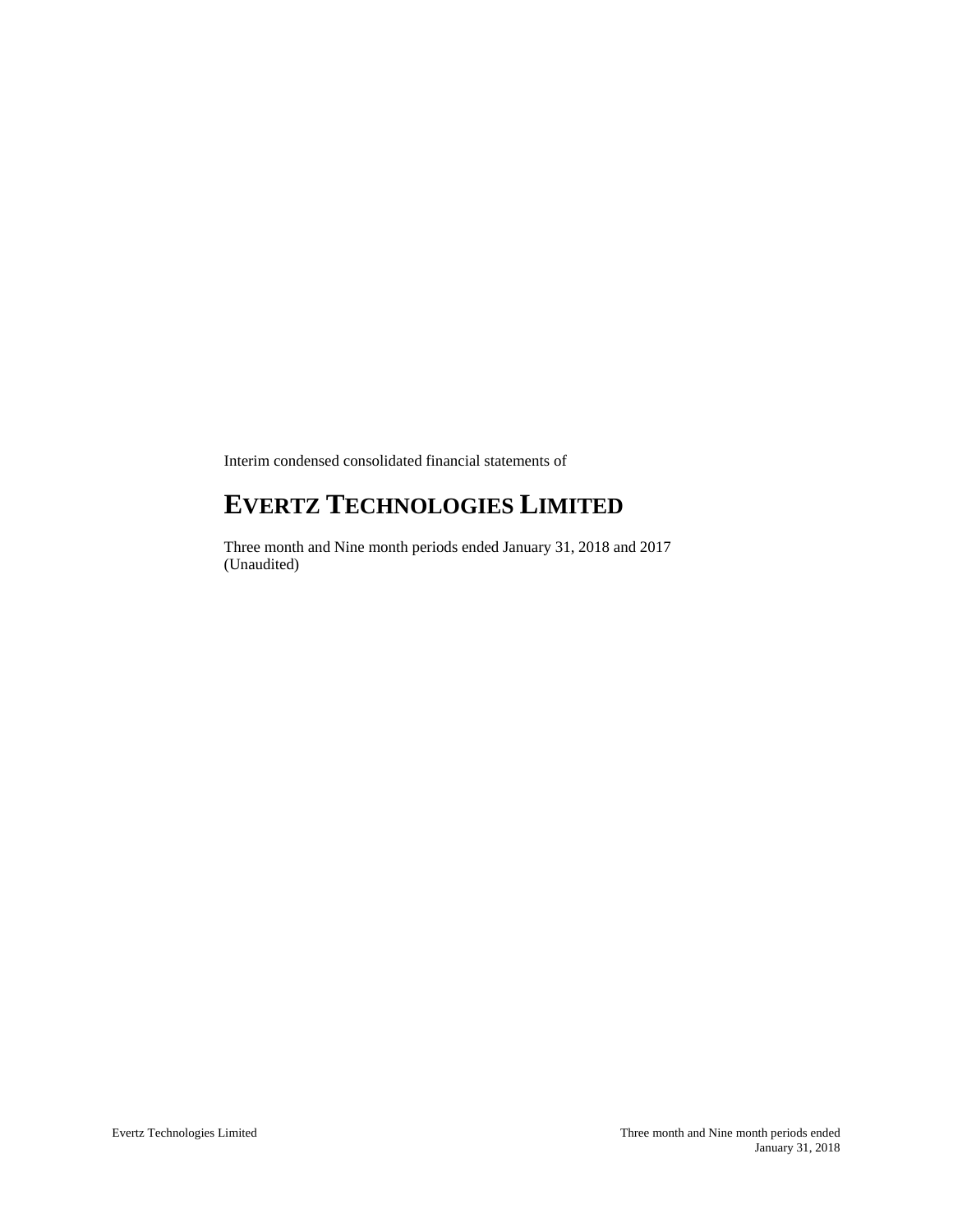# **MANAGEMENT REPORT**

The management of Evertz Technologies Limited ("Evertz" or the "Company") is responsible for the preparation of the accompanying interim condensed consolidated financial statements. The interim condensed consolidated financial statements have been prepared in accordance with International Financial Reporting Standards and are considered by management to present fairly the consolidated financial position, operating results and cash flows of the Company.

These interim condensed consolidated financial statements have not been reviewed by the auditor. These interim condensed consolidated financial statements are unaudited and include all adjustments, consisting of normal and recurring items, that management considers necessary for the fair presentation of the consolidated financial position, results of operations and cash flows.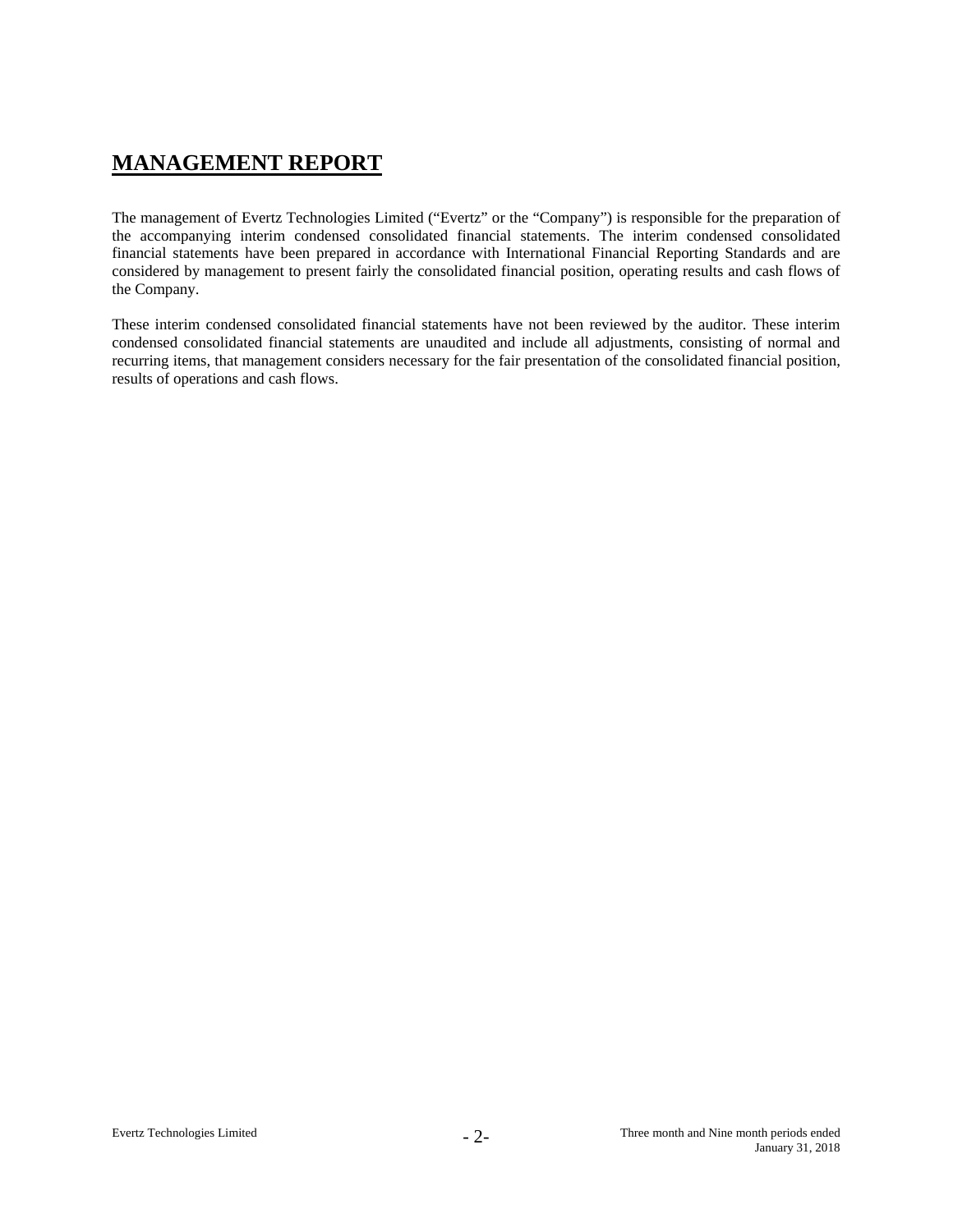Index to Financial Statements (Unaudited)

Interim condensed consolidated financial statements Three month and Nine month periods ended January 31, 2018 and 2017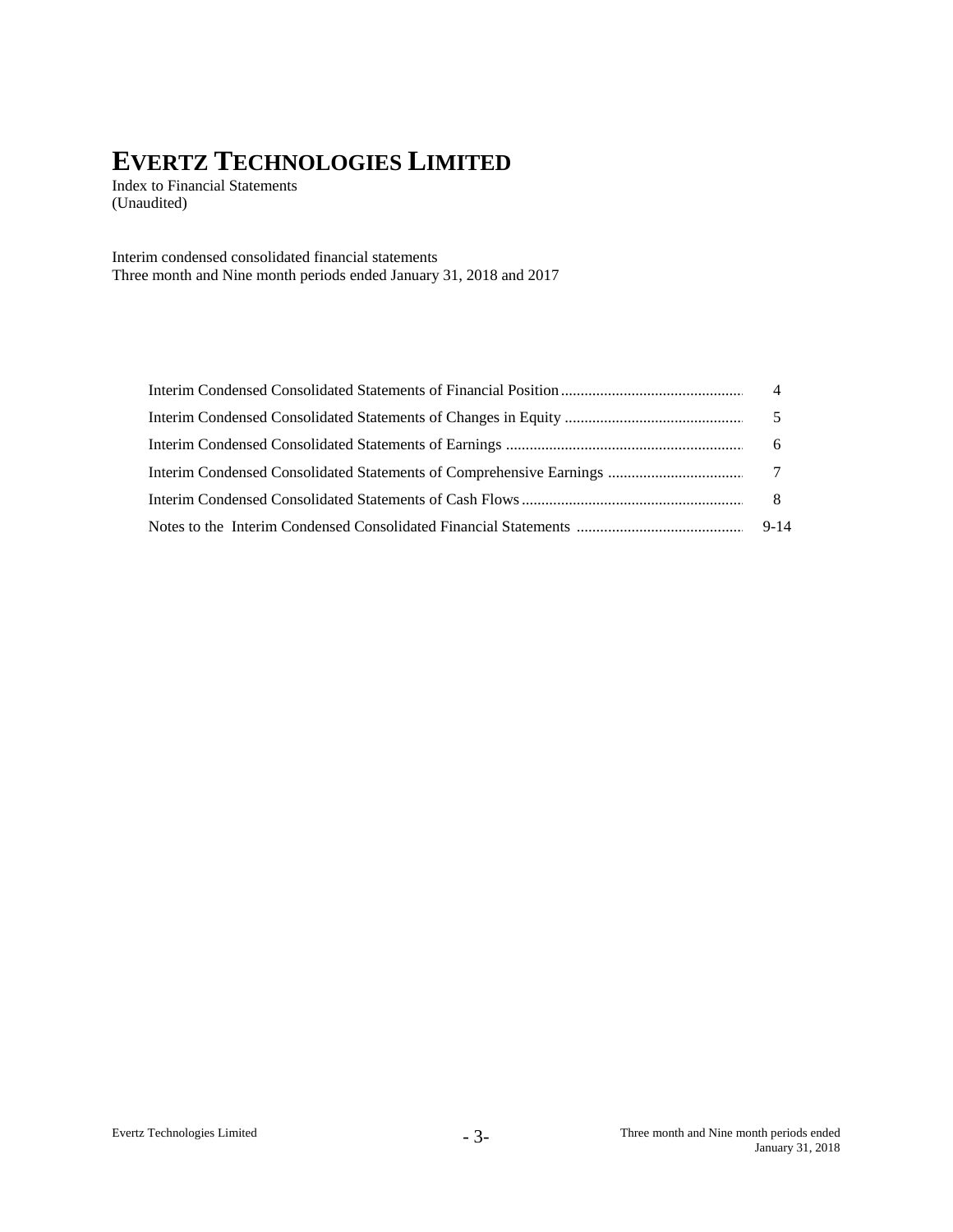Interim Condensed Consolidated Statements of Financial Position (Unaudited)

As at January 31, 2018 and April 30, 2017 (In thousands of Canadian dollars)

|                                           | January 31,   |    |         |  |
|-------------------------------------------|---------------|----|---------|--|
|                                           | 2018          |    | 2017    |  |
| <b>Assets</b>                             |               |    |         |  |
| Current assets                            |               |    |         |  |
| Cash and cash equivalents                 | \$<br>98,224  | \$ | 54,274  |  |
| Trade and other receivables               | 85,137        |    | 111,664 |  |
| Prepaid expenses                          | 7,401         |    | 4,075   |  |
| Inventories                               | 173,091       |    | 178,208 |  |
| Income tax receivable                     | 1,304         |    |         |  |
|                                           | 365,157       |    | 348,221 |  |
| Property, plant and equipment (note 3)    | 41,246        |    | 44,152  |  |
| Goodwill                                  | 18,142        |    | 18,195  |  |
|                                           | \$<br>424,545 | \$ | 410,568 |  |
| <b>Liabilities</b>                        |               |    |         |  |
| Current liabilities                       |               |    |         |  |
| Trade and other payables                  | \$<br>50,960  | \$ | 50,321  |  |
| Provisions (note 4)                       | 3,999         |    | 3,817   |  |
| Deferred revenue                          | 32,318        |    | 28,272  |  |
| Current portion of long term debt         | 328           |    | 280     |  |
| Income tax payable                        |               |    | 945     |  |
|                                           | 87,605        |    | 83,635  |  |
| Long term debt                            | 558           |    | 733     |  |
| Deferred income taxes                     | 47            |    | 4,427   |  |
|                                           | 88,210        |    | 88,795  |  |
| <b>Equity</b>                             |               |    |         |  |
| Capital stock (note 5)                    | 138,675       |    | 124,695 |  |
| Share based payment reserve               | 7,798         |    | 10,091  |  |
| Accumulated other comprehensive earnings  | 1,805         |    | 747     |  |
| Retained earnings                         | 186,094       |    | 182,297 |  |
|                                           | 187,899       |    | 183,044 |  |
| Total equity attributable to shareholders | 334,372       |    | 317,830 |  |
| Non-controlling interest (note 12)        | 1,963         |    | 3,943   |  |
|                                           | 336,335       |    | 321,773 |  |
|                                           | \$<br>424,545 | \$ | 410,568 |  |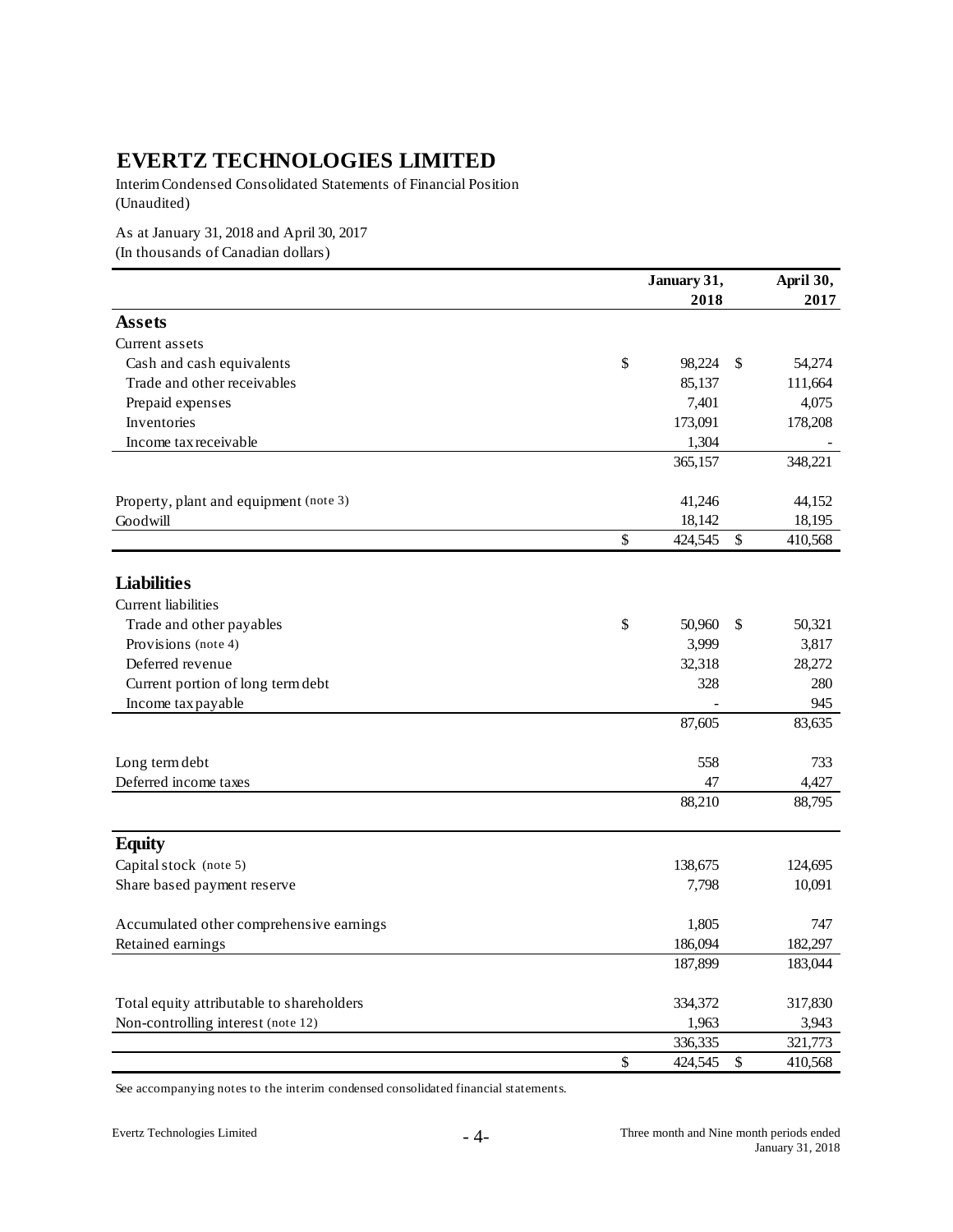Interim Condensed Consolidated Statements of Changes in Equity (Unaudited)

Nine month periods ended January 31, 2018 and 2017 (In thousands of Canadian dollars)

|                                                   |                          |              |                          |               | Accumulated   |               |            |               | Total           |     |             |               |           |
|---------------------------------------------------|--------------------------|--------------|--------------------------|---------------|---------------|---------------|------------|---------------|-----------------|-----|-------------|---------------|-----------|
|                                                   |                          |              | Share-based              |               | other         |               |            |               | equity          |     | Non-        |               |           |
|                                                   | Capital                  |              | payment                  |               | comprehensive |               | Retained   |               | attributable to |     | controlling |               | Total     |
|                                                   | stock                    |              | reserve                  |               | earnings      |               | earnings   |               | shareholders    |     | interest    |               | Equity    |
| Balance at April 30, 2016                         | \$100,483                | \$           | 13,835                   | \$            | 1,567         |               | \$250,320  | \$            | 366,205         | \$  | 3,531       | \$            | 369,736   |
|                                                   |                          |              |                          |               |               |               |            |               |                 |     |             |               |           |
| Net earnings for the period                       |                          |              |                          |               |               |               | 48,613     |               | 48,613          |     | 475         |               | 49,088    |
| Foreign currency translation                      |                          |              |                          |               |               |               |            |               |                 |     |             |               |           |
| adjustment                                        |                          |              | $\overline{\phantom{a}}$ |               | (2,803)       |               |            |               | (2,803)         |     | 39          |               | (2,764)   |
| Total comprehensive earnings for the period       | \$<br>$\sim$             | $\mathbb{S}$ | $\sim$                   | $\mathcal{S}$ | (2,803)       | -S            | 48.613     | $\mathcal{S}$ | 45,810          | \$  | 514         | <sup>\$</sup> | 46,324    |
| Dividends declared                                |                          |              | $\overline{a}$           |               |               |               | (123, 553) |               | (123, 553)      |     | (350)       |               | (123,903) |
| Share based compensation expense                  |                          |              | 1,263                    |               |               |               |            |               | 1,263           |     |             |               | 1,263     |
| Exercise of employee stock options                | 18,309                   |              |                          |               |               |               |            |               | 18,309          |     |             |               | 18,309    |
| Transfer on stock option exercise                 | 5,413                    |              | (5, 413)                 |               |               |               |            |               |                 |     |             |               |           |
| Balance at January 31, 2017                       | \$124,205                | S            | 9,685                    | \$            | (1,236)       |               | \$175,380  | \$            | 308,034         | \$  | 3,695       |               | \$311,729 |
| Balance at April 30, 2017                         | \$124,695                | \$           | 10,091                   | $\mathbf{s}$  | 747           |               | \$182,297  | \$            | 317,830         | \$  | 3,943       |               | \$321,773 |
|                                                   |                          |              |                          |               |               |               |            |               |                 |     |             |               |           |
| Net earnings for the period                       |                          |              |                          |               |               |               | 44,896     |               | 44,896          |     | 381         |               | 45,277    |
| Foreign currency translation                      |                          |              |                          |               |               |               |            |               |                 |     |             |               |           |
| adjustment                                        | $\overline{\phantom{a}}$ |              | $\overline{\phantom{a}}$ |               | 1,058         |               |            |               | 1,058           |     | (103)       |               | 955       |
| Total comprehensive earnings for the period       | \$<br>$\sim$             | $\mathbb{S}$ | $\mathcal{L}^{\pm}$      | $\mathbf S$   | 1,058         | $\mathsf{\$}$ | 44.896     | $\mathcal{S}$ | 45,954          | \$. | 278         | $\mathbb{S}$  | 46,232    |
| Dividends declared                                |                          |              | $\overline{\phantom{a}}$ |               |               |               | (41, 166)  |               | (41, 166)       |     | (500)       |               | (41,666)  |
| Acquisition of non-controlling interest (note 12) |                          |              |                          |               |               |               | 67         |               | 67              |     | (1,758)     |               | (1,691)   |
| Share based compensation expense                  |                          |              | 618                      |               |               |               |            |               | 618             |     |             |               | 618       |
| Exercise of employee stock options                | 11,069                   |              |                          |               |               |               |            |               | 11,069          |     |             |               | 11,069    |
| Transfer on stock option exercise                 | 2,911                    |              | (2,911)                  |               |               |               |            |               |                 |     |             |               |           |
| <b>Balance at January 31, 2018</b>                | \$138,675                | \$           | 7,798                    | \$            | 1.805         |               | \$186,094  | \$            | 334.372         | \$  | 1.963       |               | \$336.335 |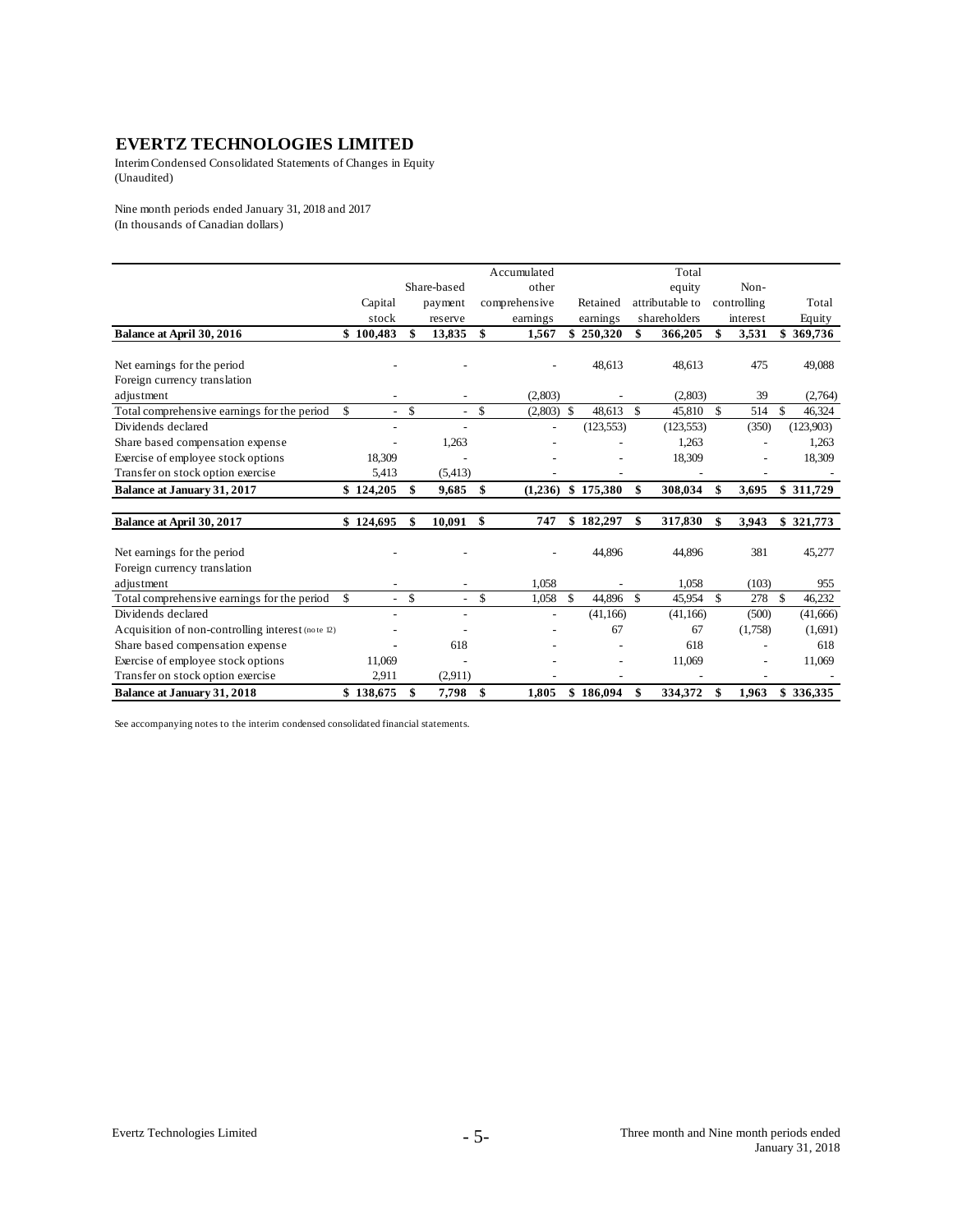Interim Condensed Consolidated Statements of Earnings (Unaudited)

Three month and nine month periods ended January 31, 2018 and 2017 (In thousands of Canadian dollars, except per share amounts)

|                                                       | Three month period ended |    |         | Nine month period ended |             |               |  |  |  |
|-------------------------------------------------------|--------------------------|----|---------|-------------------------|-------------|---------------|--|--|--|
|                                                       | January 31,              |    |         |                         | January 31, |               |  |  |  |
|                                                       | 2018                     |    | 2017    |                         | 2018        | 2017          |  |  |  |
|                                                       |                          |    |         |                         |             |               |  |  |  |
| Revenue                                               | \$<br>99,574             | \$ | 91,080  | \$                      | 309,844     | \$<br>277,698 |  |  |  |
| Cost of goods sold                                    | 43,595                   |    | 39,957  |                         | 135,952     | 119,598       |  |  |  |
| Gross margin                                          | 55,979                   |    | 51,123  |                         | 173,892     | 158,100       |  |  |  |
| Expenses                                              |                          |    |         |                         |             |               |  |  |  |
| Selling, administrative and general (note 6)          | 17,297                   |    | 18,096  |                         | 53,617      | 52,238        |  |  |  |
| Research and development                              | 20,301                   |    | 18,484  |                         | 59,787      | 53,757        |  |  |  |
| Investment tax credits                                | (2,480)                  |    | (2,153) |                         | (7,781)     | (7,213)       |  |  |  |
| Foreign exchange loss (gain)                          | 3,826                    |    | 4,277   |                         | 9,188       | (5,777)       |  |  |  |
|                                                       | 38,944                   |    | 38,704  |                         | 114,811     | 93,005        |  |  |  |
|                                                       | 17,035                   |    | 12,419  |                         | 59,081      | 65,095        |  |  |  |
| Finance income                                        | 234                      |    | 658     |                         | 509         | 1,438         |  |  |  |
| Finance costs                                         | (154)                    |    | (74)    |                         | (359)       | (196)         |  |  |  |
| Other income (expenses)                               | 2,089                    |    | (225)   |                         | 2,043       | (188)         |  |  |  |
| Earnings before income taxes                          | 19,204                   |    | 12,778  |                         | 61,274      | 66,149        |  |  |  |
| Provision for (recovery of) income taxes              |                          |    |         |                         |             |               |  |  |  |
| Current                                               | 6,555                    |    | 2,550   |                         | 18,925      | 18,191        |  |  |  |
| Deferred                                              | (2,007)                  |    | 523     |                         | (2,928)     | (1,130)       |  |  |  |
|                                                       | 4,548                    |    | 3,073   |                         | 15,997      | 17,061        |  |  |  |
| Net earnings for the period                           | \$<br>14,656             | \$ | 9,705   | \$                      | 45,277      | \$<br>49,088  |  |  |  |
| Net earnings attributable to non-controlling interest | 124                      |    | 68      |                         | 381         | 475           |  |  |  |
| Net earnings attributable to shareholders             | 14,532                   |    | 9,637   |                         | 44,896      | 48,613        |  |  |  |
| Net earnings for the period                           | \$<br>14,656             | \$ | 9,705   | \$                      | 45,277      | \$<br>49,088  |  |  |  |
| Earnings per share (note 11)                          |                          |    |         |                         |             |               |  |  |  |
| Basic                                                 | \$<br>0.19               | \$ | 0.13    | \$                      | 0.59        | \$<br>0.65    |  |  |  |
| Diluted                                               | \$<br>0.19               | \$ | 0.13    | \$                      | 0.59        | \$<br>0.65    |  |  |  |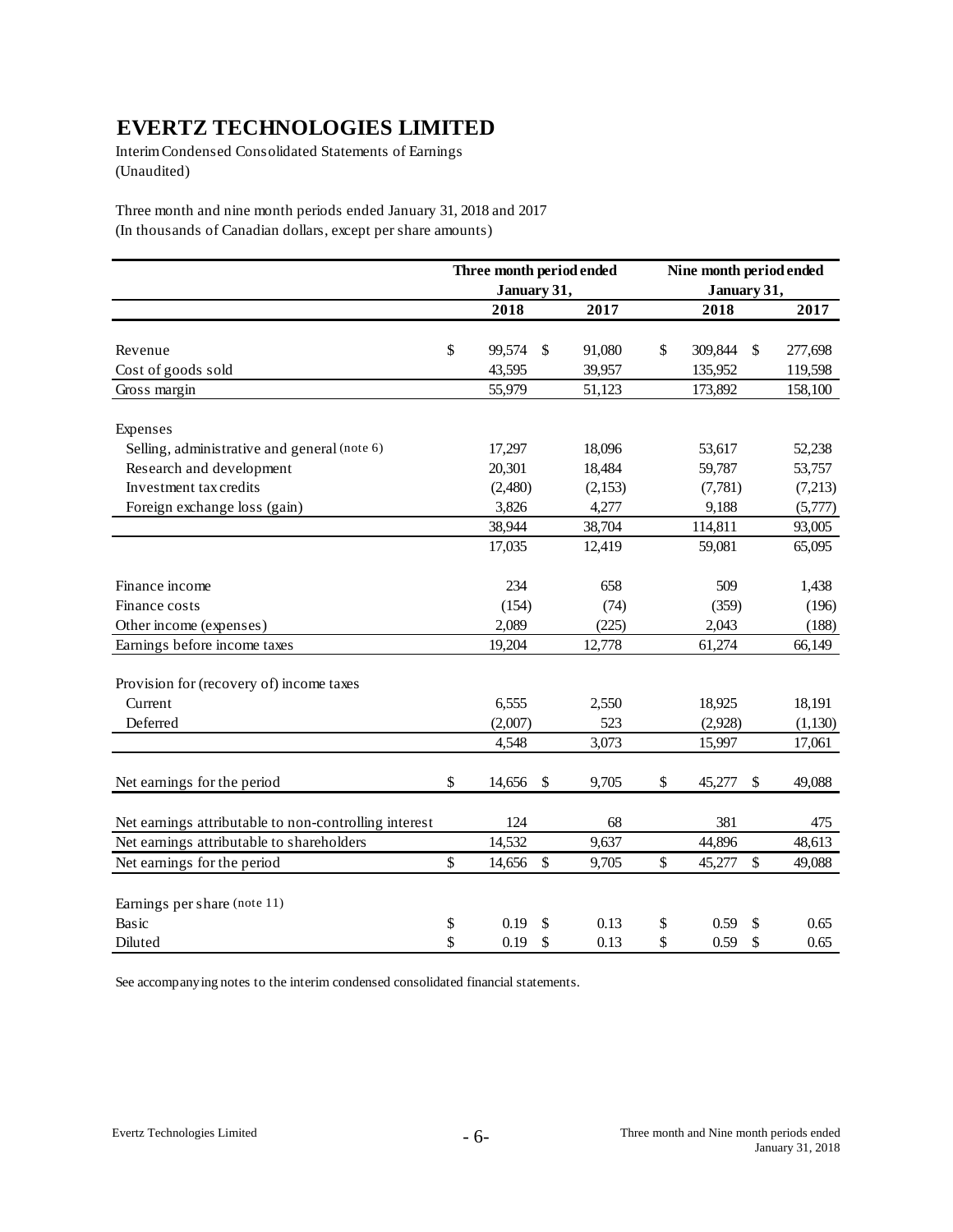Interim Condensed Consolidated Statements of Comprehensive Earnings (Unaudited)

Three month and nine month periods ended January 31, 2018 and 2017 (In thousands of Canadian dollars)

|                                                                    | Three month period ended |        |     |       |    | Nine month period ended |   |         |  |  |  |
|--------------------------------------------------------------------|--------------------------|--------|-----|-------|----|-------------------------|---|---------|--|--|--|
|                                                                    | January 31,              |        |     |       |    | January 31,             |   |         |  |  |  |
|                                                                    |                          | 2018   |     | 2017  |    | 2018                    |   | 2017    |  |  |  |
| Net earnings for the period                                        | S                        | 14,656 | S   | 9,705 | \$ | 45,277                  | S | 49,088  |  |  |  |
| Items that may be reclassified to net earnings:                    |                          |        |     |       |    |                         |   |         |  |  |  |
| Foreign currency translation adjustment                            |                          | 846    |     | (209) |    | 955                     |   | (2,764) |  |  |  |
|                                                                    |                          |        |     |       |    |                         |   |         |  |  |  |
| Comprehensive earnings                                             | S                        | 15.502 |     | 9.496 | S  | 46.232                  |   | 46,324  |  |  |  |
|                                                                    |                          |        |     |       |    |                         |   |         |  |  |  |
| Comprehensive earnings attributable to non-controlling interest \$ |                          | 142    | \$. | (18)  | S  | 278                     | S | 514     |  |  |  |
| Comprehensive earnings attributable to shareholders                |                          | 15.360 | S   | 9,514 | \$ | 45,954                  |   | 45,810  |  |  |  |
| Comprehensive earnings                                             | \$                       | 15,502 |     | 9,496 |    | 46.232                  |   | 46,324  |  |  |  |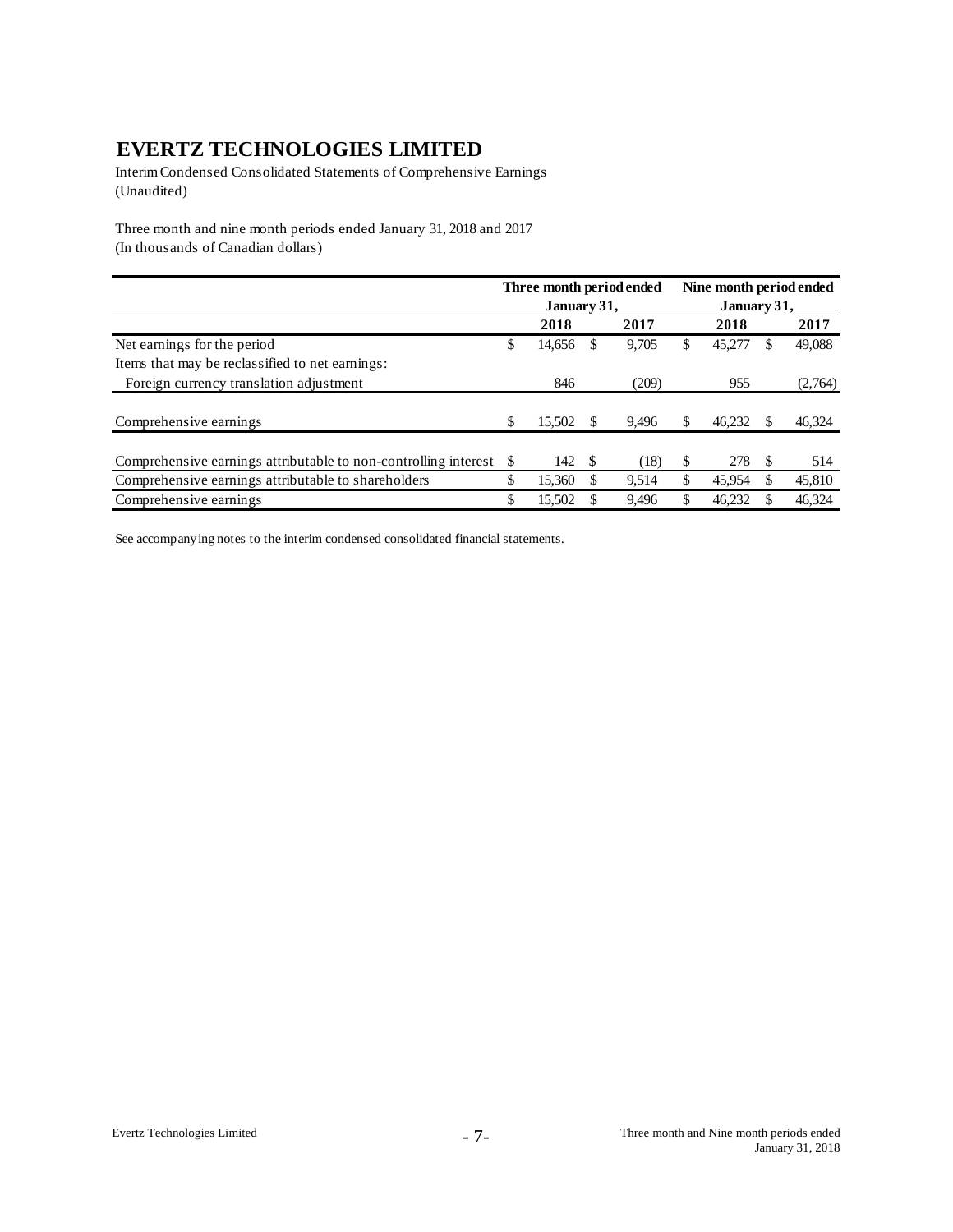Interim Condensed Consolidated Statements of Cash Flows (Unaudited)

Three month and nine month periods ended January 31, 2018 and 2017 (In thousands of Canadian dollars)

|                                                             | Three month period ended |                | Nine month period ended |             |    |            |  |
|-------------------------------------------------------------|--------------------------|----------------|-------------------------|-------------|----|------------|--|
|                                                             | January 31,              |                |                         | January 31, |    |            |  |
|                                                             | 2018                     | 2017           |                         | 2018        |    | 2017       |  |
| Operating activities                                        |                          |                |                         |             |    |            |  |
| Net earnings for the period                                 | \$<br>14,656             | \$<br>9,705    | \$                      | 45,277      | S  | 49,088     |  |
| Add: Items not involving cash                               |                          |                |                         |             |    |            |  |
| Depreciation of property, plant and equipment               | 2,415                    | 2,744          |                         | 7,953       |    | 8,059      |  |
| (Gain) loss on disposal of property, plant and equipment    | (2,374)                  | 3              |                         | (2,378)     |    | (14)       |  |
| Share based compensation                                    | 220                      | 406            |                         | 618         |    | 1,263      |  |
| Interest expense                                            | $\overline{4}$           | 4              |                         | 20          |    | 20         |  |
| Deferred income tax (recovery) expenses                     | (2,007)                  | 523            |                         | (2,928)     |    | (1,130)    |  |
|                                                             | 12,914                   | 13,385         |                         | 48,562      |    | 57,286     |  |
| Current tax expenses, net of investment tax credits         | 4,075                    | 397            |                         | 11,144      |    | 10,978     |  |
| Income taxes paid                                           | (4,262)                  | (3,256)        |                         | (14,097)    |    | (7, 364)   |  |
| Changes in non-cash working capital items (note 7)          | 37,941                   | 15,405         |                         | 34,496      |    | (2,396)    |  |
| Cash provided by operating activities                       | 50,668                   | 25,931         |                         | 80,105      |    | 58,504     |  |
|                                                             |                          |                |                         |             |    |            |  |
| Investing activities                                        |                          |                |                         |             |    |            |  |
| Acquisition of property, plant and equipment                | (3,555)                  | (4,210)        |                         | (9,148)     |    | (8,079)    |  |
| Proceeds from disposal of property, plant and equipment     | 6,140                    | $\overline{2}$ |                         | 6,173       |    | 72         |  |
| Acquisition of non-controlling interest (note 12)           |                          |                |                         | (1,691)     |    |            |  |
| Cash provided by (used in) investing activities             | 2,585                    | (4,208)        |                         | (4,666)     |    | (8,007)    |  |
|                                                             |                          |                |                         |             |    |            |  |
| Financing activities                                        |                          |                |                         |             |    |            |  |
| Repayment of long term debt                                 | (37)                     | (13)           |                         | (151)       |    | (134)      |  |
| Interest paid                                               | (4)                      | (4)            |                         | (20)        |    | (20)       |  |
| Dividends paid                                              | (13,765)                 | (96,701)       |                         | (41, 166)   |    | (123, 553) |  |
| Dividends paid by subsidiaries to non-controlling interests |                          |                |                         | (500)       |    | (350)      |  |
| Capital stock issued                                        | 4,906                    | 4,491          |                         | 11,069      |    | 18,309     |  |
| Cash used in financing activities                           | (8,900)                  | (92, 227)      |                         | (30,768)    |    | (105,748)  |  |
|                                                             |                          |                |                         |             |    |            |  |
| Effect of exchange rates on cash and cash equivalents       | (151)                    | 1,239          |                         | (721)       |    | (3,757)    |  |
|                                                             |                          |                |                         |             |    |            |  |
| Increase (decrease) in cash and cash equivalents            | 44,202                   | (69,265)       |                         | 43,950      |    | (59,008)   |  |
| Cash and cash equivalents beginning of period               | 54,022                   | 133,359        |                         | 54,274      |    | 123,102    |  |
| Cash and cash equivalents end of period                     | \$<br>98,224             | \$<br>64,094   | \$                      | 98,224      | \$ | 64,094     |  |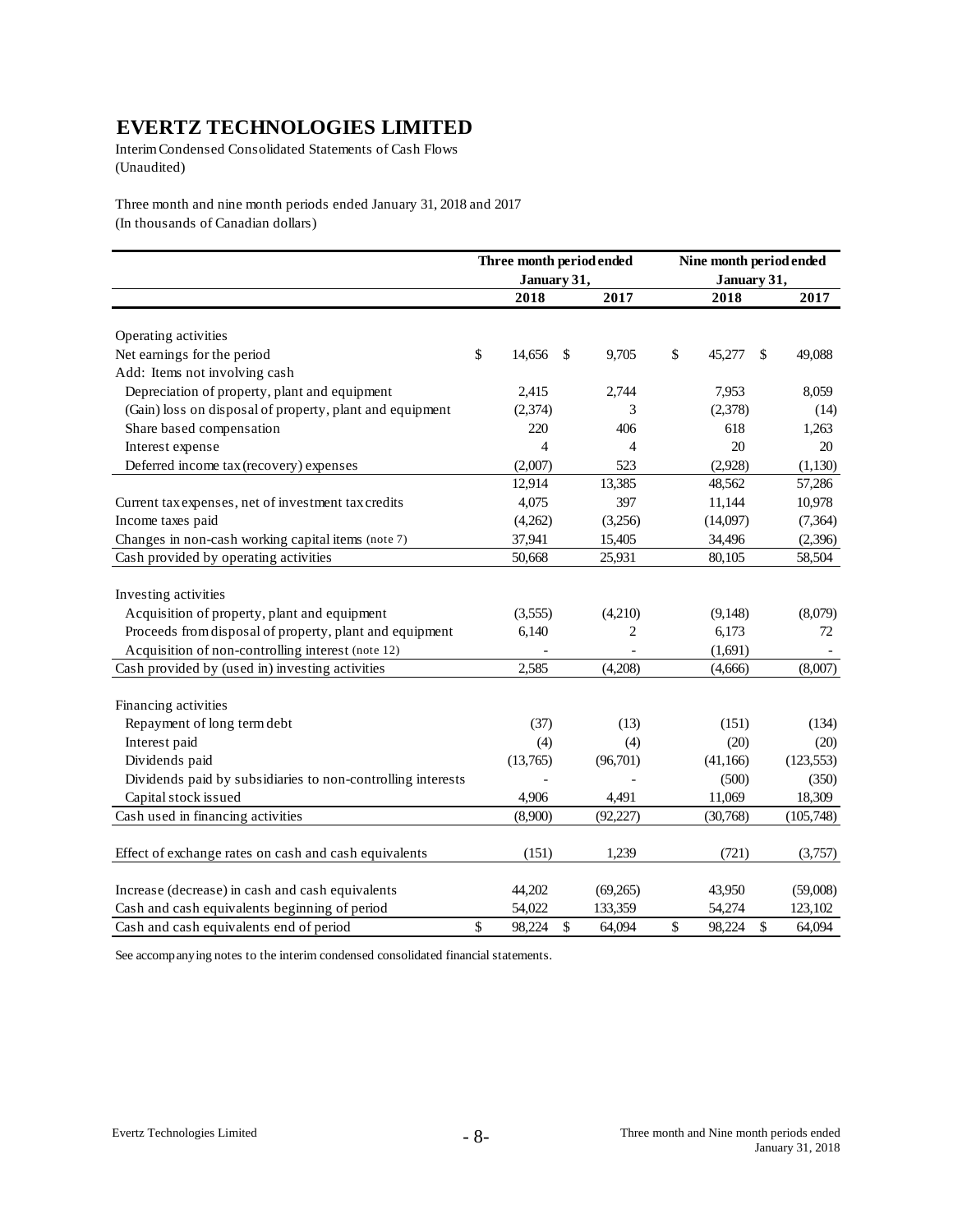#### **NOTES TO THE INTERIM CONDENSED CONSOLIDATED FINANCIAL STATEMENTS**

#### Three month and Nine month periods ended January 31, 2018 and 2017

(in thousands of Canadian dollars, except for "number of common shares", "number of options" and "per share" information)

Evertz Technologies Limited ("Evertz" or the "Company") is incorporated under the *Canada Business Corporations Act*. The Company is incorporated and domiciled in Canada and the registered head office is located at 5292 John Lucas Drive, Burlington, Ontario, Canada. The Company is a leading supplier of software, equipment and technology solutions to content creators, broadcasters, specialty channels and television service providers. The Company designs, manufactures and distributes video and audio infrastructure solutions for the production, post– production, broadcast and telecommunications markets.

#### **1. STATEMENT OF COMPLIANCE**

These interim condensed consolidated financial statements have been prepared in accordance with International Financial Reporting Standards ("IFRS") as issued by the International Accounting Standards Board ("IASB") and under International Accounting Standard ("IAS") 34 "Interim Financial Reporting" using the same accounting policies as described in the Company's consolidated financial statements for the year ended April 30, 2017.

These interim condensed consolidated financial statements do not include all information and note disclosures required by IFRS for annual financial statements, and therefore; should be read in conjunction with the April 30, 2017 annual consolidated financial statements.

These interim condensed consolidated financial statements were authorized for issue by the Board of Directors on March 1, 2018.

# **2. SIGNIFICANT ACCOUNTING POLICIES**

# **New and Revised IFRSs Issued but Not Yet Effective**

Following is a listing of amendments, revisions and new International Financial Reporting Standards issued but not yet effective. Unless otherwise indicated, earlier application is permitted. The Company has not yet determined the impact of the adoption of the following standards.

# *Financial Instruments*

IFRS 9, *Financial instruments* ("IFRS 9") was issued by the IASB in July 2014 and will replace IAS 39, *Financial Instruments: Recognition and Measurement* ("IAS 39"). IFRS 9 introduces new requirements for the financial reporting of financial assets and financial liabilities. IFRS 9 is effective for annual periods beginning on or after January 1, 2018.

#### *Revenue*

IFRS 15, *Revenue from contracts with customers* ("IFRS 15") was issued by the IASB in May 2014 and will replace IAS 11, *Construction Contracts* and IAS 18, *Revenue*. IFRS 15 specifies how and when revenue will be recognized. IFRS 15 is effective for annual periods beginning on or after January 1, 2018.

# *Leases*

IFRS 16, *Leases* ("IFRS 16") was issued by the IASB in January 2016 and will replace IAS 17, *Leases.* IFRS 16 introduces a single accounting model for lessees to bring leases on-balance sheet while lessor accounting remains largely unchanged. IFRS 16 is effective for annual periods beginning on or after January 1, 2019.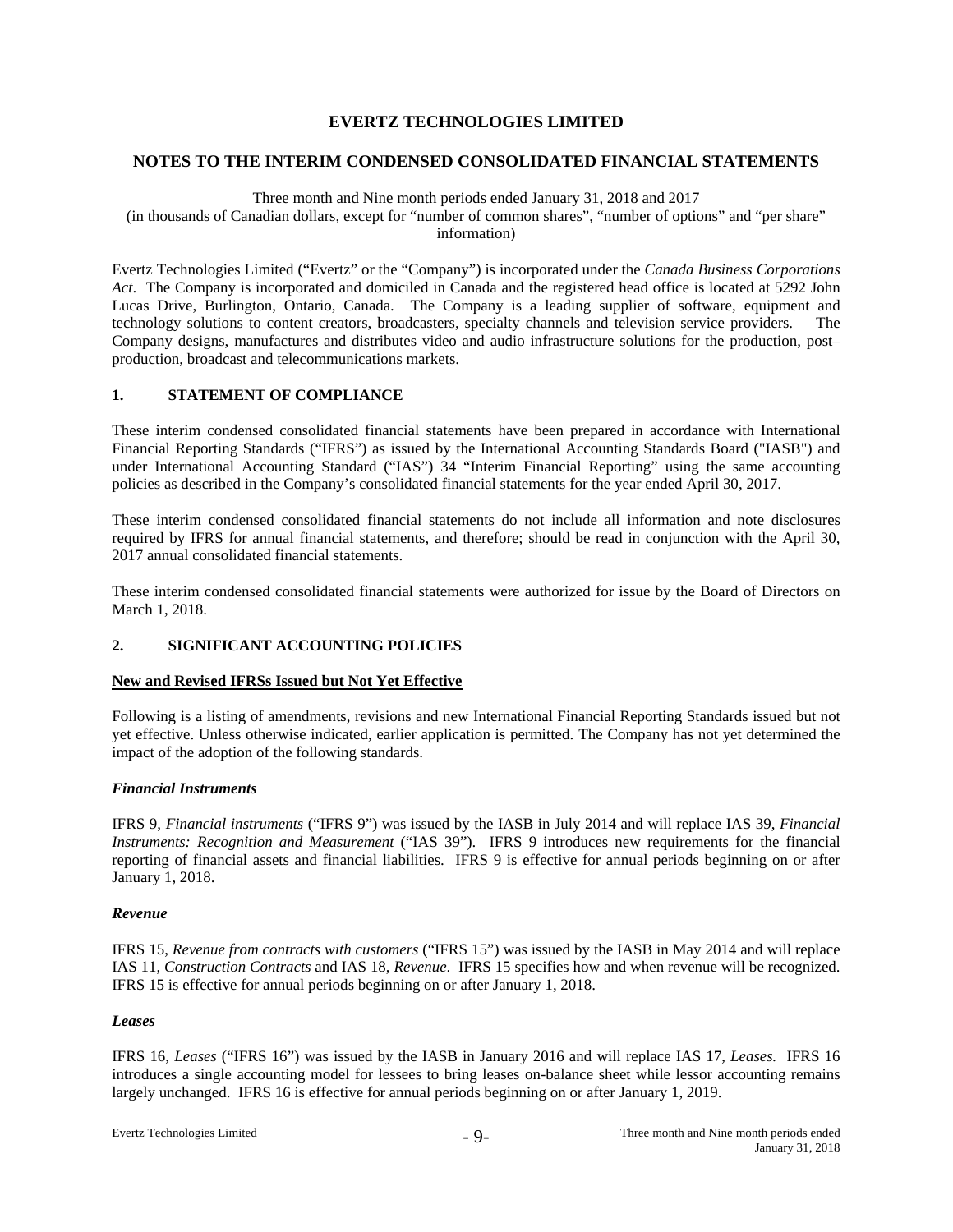# **3. PROPERTY, PLANT AND EQUIPMENT**

|                                    |    | <b>January 31, 2018</b> |    |                     |    |          |    | April 30, 2017 |    |                     |    |          |
|------------------------------------|----|-------------------------|----|---------------------|----|----------|----|----------------|----|---------------------|----|----------|
|                                    |    |                         |    | <b>Accumulated</b>  |    | Carrying |    |                |    | Accumulated         |    | Carrying |
|                                    |    | Cost                    |    | <b>Depreciation</b> |    | Amount   |    | Cost           |    | <b>Depreciation</b> |    | Amount   |
| Office furniture and equipment     | C  | 3,770                   | \$ | 2.145               | \$ | 1,625    | \$ | 3,685          | \$ | 2,083               | \$ | 1,602    |
| Research and development equipment |    | 34,800                  |    | 25,943              |    | 8,857    |    | 31,831         |    | 24,168              |    | 7,663    |
| Airplanes                          |    | 9,697                   |    | 7.548               |    | 2.149    |    | 19.727         |    | 12,665              |    | 7,062    |
| Machinery and equipment            |    | 60.045                  |    | 45,956              |    | 14,089   |    | 56.482         |    | 43,395              |    | 13,087   |
| Leaseholds                         |    | 8.800                   |    | 4,551               |    | 4.249    |    | 9.316          |    | 4,961               |    | 4,355    |
| Land                               |    | 2,398                   |    | ۰                   |    | 2,398    |    | 2,388          |    |                     |    | 2,388    |
| Buildings                          |    | 10,452                  |    | 2.573               |    | 7,879    |    | 10,376         |    | 2,381               |    | 7,995    |
|                                    | \$ | 129,962                 | \$ | 88.716              |    | 41,246   |    | 133,805        | \$ | 89,653              | \$ | 44,152   |

# **4. PROVISIONS**

|                                | Warranty and | Lease/Retirement   |       |
|--------------------------------|--------------|--------------------|-------|
|                                | Returns      | <b>Obligations</b> | Total |
| Balance as at April 30, 2017   | 3,470        | 347                | 3,817 |
| Net additions                  | 356          | 59                 | 415   |
| Foreign exchange differences   | (231)        | 21                 | (233) |
| Balance as at January 31, 2018 | 3.595        | 404                | 3.999 |

#### *Warranty and Returns*

The provision relates to estimated future costs associated with warranty repairs and returns on hardware solutions. The provision is based on historical data associated with similar products. The warranty and returns are expected to be incurred within the next twelve months.

#### *Lease/Retirement Obligations*

The provision relates to estimated restoration costs expected to be incurred upon the conclusion of Company leases.

# **5. CAPITAL STOCK**

Authorized capital stock consists of: Unlimited number of preferred shares Unlimited number of common shares

|                                      | Number of     | Amount  |
|--------------------------------------|---------------|---------|
|                                      | Common Shares |         |
| Balance as at April 30, 2017         | 75,742,746    | 124,695 |
| Issued on exercise of stock options  | 739,000       | 11,069  |
| Transferred on stock option exercise |               | 2,911   |
| Balance as at January 31, 2018       | 76,481,746    | 138,675 |

*Dividends Per Share* 

During the quarter, \$0.18 in dividends per share was declared (2017 - \$1.28) and during the nine month period, \$0.54 in dividends per share were declared (2017 - \$1.64).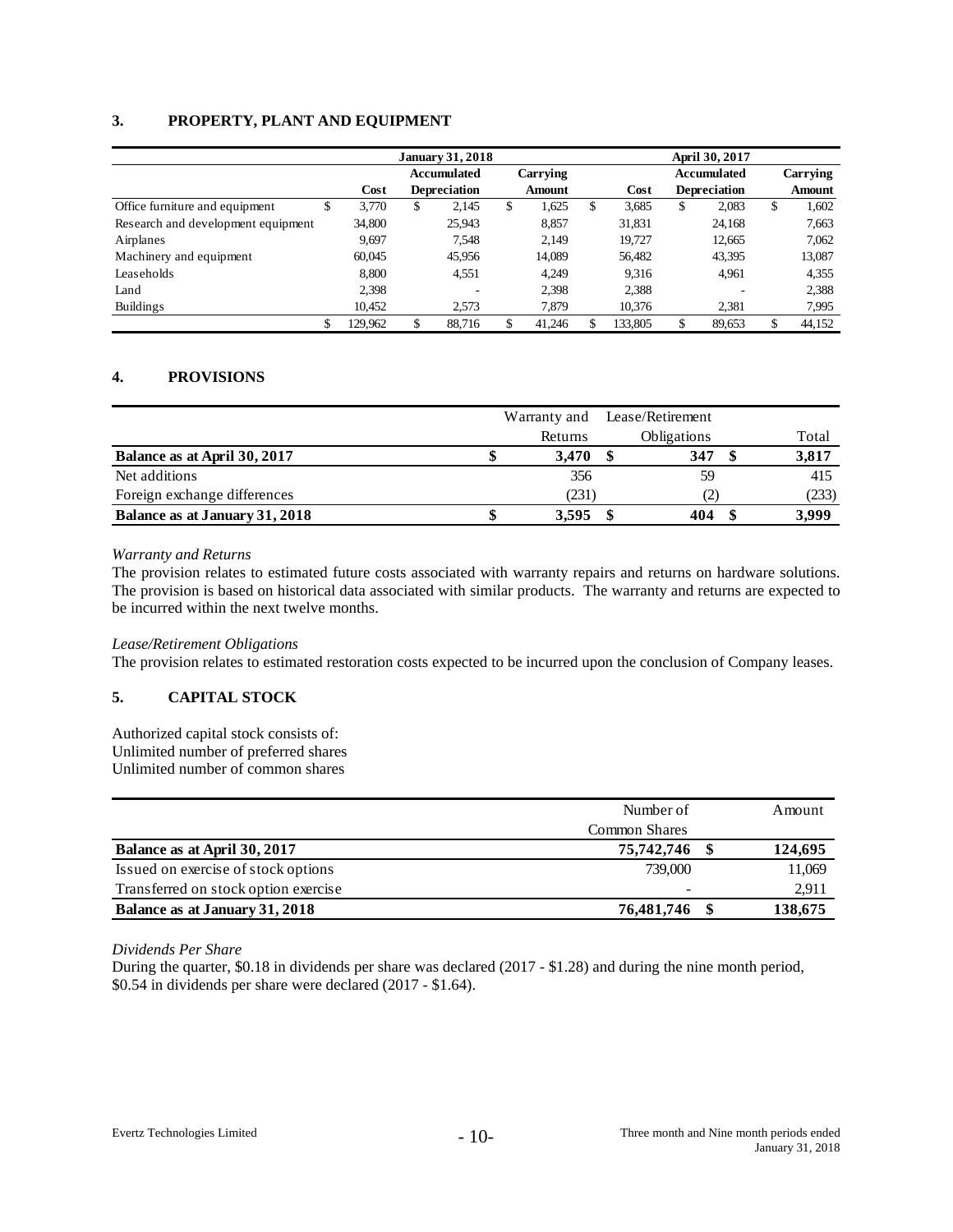|                                               |   | Three month period ended<br>January 31, |  | Nine month period ended<br>January 31, |    |        |   |        |  |
|-----------------------------------------------|---|-----------------------------------------|--|----------------------------------------|----|--------|---|--------|--|
|                                               |   | 2018                                    |  | 2017                                   |    | 2018   |   | 2017   |  |
| Selling and administrative                    | ъ | 15.846                                  |  | 15,529                                 | \$ | 47,699 | S | 45,704 |  |
| Share based compensation (note 8)             |   | 748                                     |  | 1,661                                  |    | 3,374  |   | 3,838  |  |
| Depreciation of property, plant and equipment |   |                                         |  |                                        |    |        |   |        |  |
| (non-production)                              |   | 703                                     |  | 906                                    |    | 2.544  |   | 2,696  |  |
|                                               |   | 17.297                                  |  | 18.096                                 | \$ | 53,617 |   | 52,238 |  |

## **6. SELLING, ADMINISTRATIVE AND GENERAL EXPENSES**

# **7. STATEMENT OF CASH FLOWS**

#### **Changes in non**–**cash working capital items**

|                             | Three month period ended |    |          | Nine month period ended |             |    |           |  |  |
|-----------------------------|--------------------------|----|----------|-------------------------|-------------|----|-----------|--|--|
|                             | January 31,              |    |          |                         | January 31, |    |           |  |  |
|                             | 2018                     |    | 2017     |                         | 2018        |    | 2017      |  |  |
| Trade and other receivables | \$<br>26,437             | \$ | 19,035   | \$                      | 26.744      | -S | 15,276    |  |  |
| Prepaid expenses            | (909)                    |    | (666)    |                         | (3,351)     |    | 1,319     |  |  |
| Inventories                 | 2,014                    |    | (7, 975) |                         | 5,162       |    | (17, 457) |  |  |
| Trade and other payables    | 8.395                    |    | 200      |                         | 1,713       |    | (5,481)   |  |  |
| Deferred revenue            | 1,968                    |    | 4,334    |                         | 4.046       |    | 3,419     |  |  |
| Provisions                  | 36                       |    | 477      |                         | 182         |    | 528       |  |  |
|                             | \$<br>37.941             | \$ | 15.405   | \$                      | 34.496      | \$ | (2,396)   |  |  |

# **8. SHARE BASED PAYMENTS**

#### *Stock Option Plan*

The Company established, in June 2006, a stock option plan to attract, retain, motivate and compensate employees, officers and eligible directors who are integral to the growth and success of the Company. A number of shares equal to 10% of the Company's outstanding common shares are to be reserved for issuance under the stock option plan.

The Board of Directors administers the stock option plan and will determine the terms of any options granted. The exercise price of an option is to be set by the Board of Directors at the time of grant but shall not be lower than the market price as defined in the option plan at the time of grant. The term of the option cannot exceed 10 years. Stock options currently granted normally fully vest and expire by the end of the fifth year.

The changes in the number of outstanding share options are as follows:

|                                | Number of |   | Weighted              |
|--------------------------------|-----------|---|-----------------------|
|                                | Options   |   | Average               |
|                                |           |   | <b>Exercise Price</b> |
| Balance as at April 30, 2017   | 2,878,500 |   | 16.29                 |
| Granted                        | 32,500    |   | 17.28                 |
| Exercised                      | (739,000) |   | 14.98                 |
| Forfeited                      | (33,000)  |   | 17.09                 |
| Balance as at January 31, 2018 | 2,139,000 | ง | 16.74                 |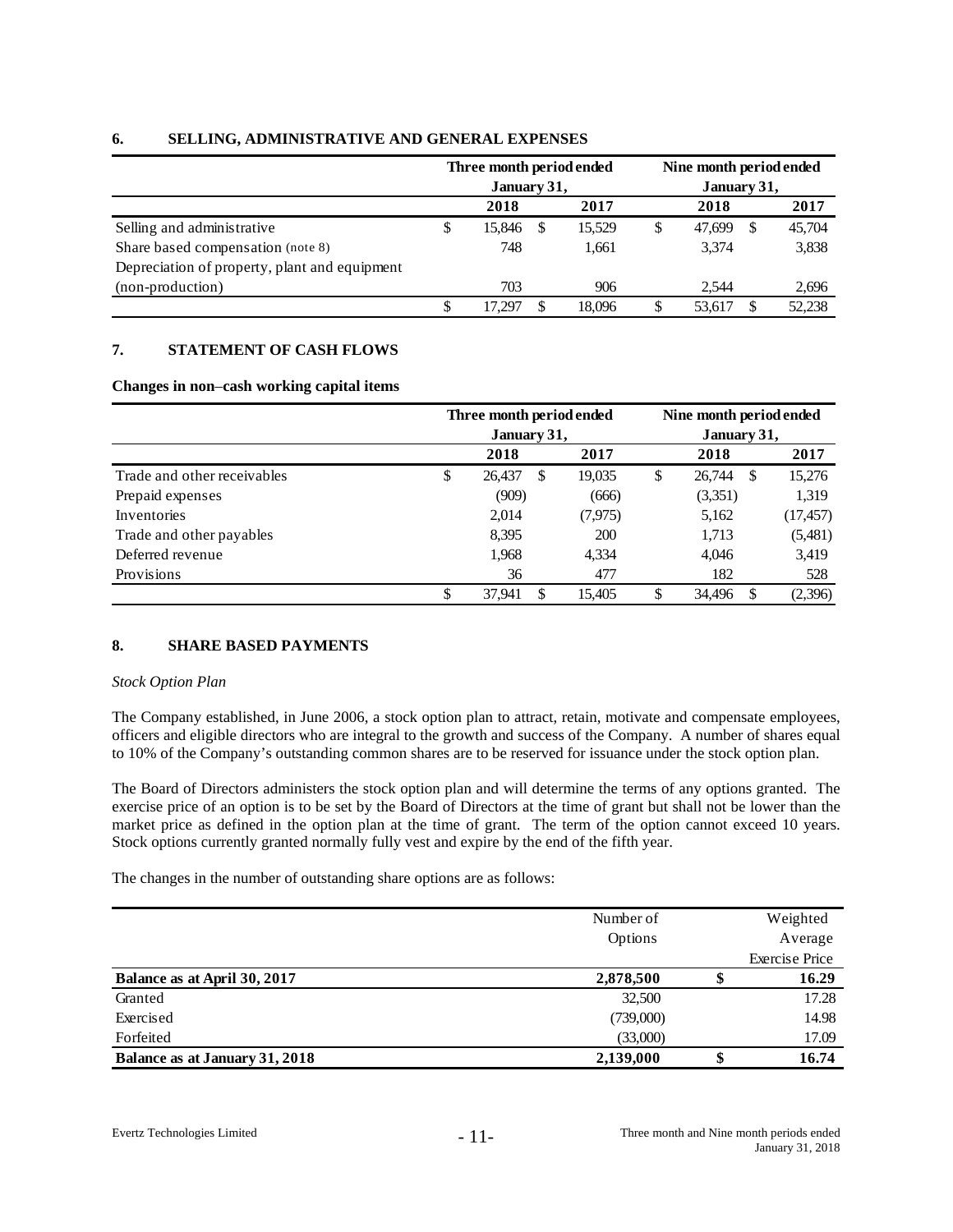*Note #8 continued …* 

| <b>Exercise Price</b> | <b>Weighted Average</b> | Number of          | <b>Weighted Average</b> |                | <b>Weighted Average</b> |                            |
|-----------------------|-------------------------|--------------------|-------------------------|----------------|-------------------------|----------------------------|
|                       | <b>Exercise Price</b>   | <b>Outstanding</b> | Remaining               | <b>Options</b> |                         | <b>Exercise Price of</b>   |
|                       |                         | <b>Options</b>     | <b>Contractual Life</b> | Exercisable    |                         | <b>Exercisable Options</b> |
| $$15.00 - $15.37$     | 15.34                   | 415,000            | 2.3                     | 13,000         | <b>S</b>                | 15.02                      |
| $$16.21 - $16.87$     | \$<br>16.77             | 150,000            | 3.8                     | 12,000         | -S                      | 16.29                      |
| \$17.03               | 17.03                   | 1.384.000          | 1.2                     | 813,600        | S                       | 17.03                      |
| $$17.19 - $18.63$     | \$<br>17.66             | 190,000            | 2.2                     | 57.500         | <sup>\$</sup>           | 17.54                      |
| Totals                | 16.74                   | 2.139,000          | 1.7                     | 896.100        | S                       | 17.02                      |

#### *Restricted Share Unit Plan*

The Company established, in March 2016, a restricted share unit ("RSU") plan to provide an incentive to participants; including key executives of the Company, by rewarding such participants with equity-based compensation. Under the terms of the plan, RSU's are issued to the participant with a vesting period of three years. On the vesting date, all RSU's will be redeemed in cash at the fair market value at the date of vest plus any accrued dividends. The changes in the number of outstanding RSUs are as follows:

|                                | Number of   |
|--------------------------------|-------------|
|                                | <b>RSUs</b> |
| Balance as at April 30, 2017   | 546,500     |
| Granted                        | 30,000      |
| Forfeited                      | (14,500)    |
| Balance as at January 31, 2018 | 562,000     |

As at January 31, 2018, the average remaining contractual life for outstanding RSUs is 1.3 years.

#### **Compensation expense**

#### *Stock Option Plan*

The share based compensation expense that has been charged against earnings over the nine month and three month periods is \$618 (2017 - \$1,263) and \$220 (2017 - \$406) respectively. Compensation expense on grants during the Nine month and three month period was calculated using the Black-Scholes option pricing model with the following weighted average assumptions:

|                                        | Nine month period ended | Nine month period ended |
|----------------------------------------|-------------------------|-------------------------|
|                                        | <b>January 31, 2018</b> | <b>January 31, 2017</b> |
| Risk-free interest rate                | 1.28%                   | 0.70%                   |
| Dividend yield                         | 4.17%                   | 4.17%                   |
| Expected life                          | 5 years                 | 5 years                 |
| Expected volatility                    | 16%                     | 16%                     |
| Weighted average grant-date fair value | \$1.25                  | \$1.12                  |

Expected volatility is based on historical share price volatility over the past five years of the Company. Share based compensation expense was calculated using a weighted average forfeiture rate of 21% (2017 – 25%).

#### *Restricted Share Unit Plan*

The share based compensation expense that has been charged against earnings over the nine month and three month period ended is \$2,755 (2017 - \$2,575) and \$17 (2017 - \$1,255) respectively. Share based compensation expense was calculated using a weighted average forfeiture rate of 6%  $(2017 - 3\%)$ . As at January 31, 2018, the total liability included within trade and other payables is \$6,432 (2017 - \$2,812).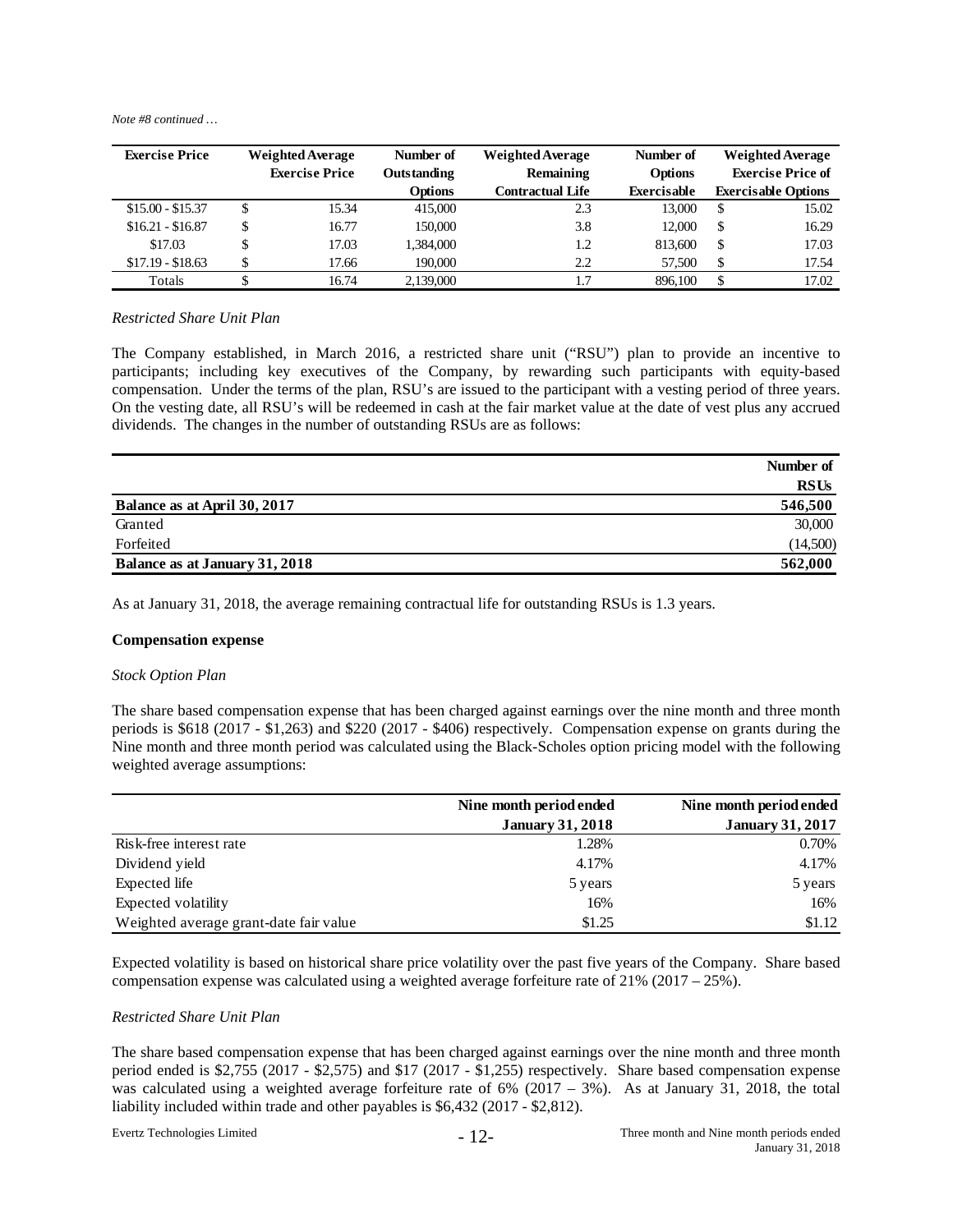## **9. SEGMENTED INFORMATION**

The Company reviewed its operations and determined that it operates a single reportable segment, the television broadcast equipment market. The single reportable operating segment derives its revenues from the sale of hardware and software solutions including related services, training and commissioning.

|                      | Three month period ended<br>January 31, |        |   |        |  | Nine month period ended |  |         |  |
|----------------------|-----------------------------------------|--------|---|--------|--|-------------------------|--|---------|--|
| Revenue              |                                         | 2018   |   | 2017   |  | January 31,<br>2018     |  | 2017    |  |
| <b>United States</b> | S                                       | 61.503 | D | 53,861 |  | 184.920                 |  | 155,216 |  |
| International        |                                         | 29,838 |   | 34,312 |  | 109,211                 |  | 106,495 |  |
| Canada               |                                         | 8.233  |   | 2.907  |  | 15.713                  |  | 15,987  |  |
|                      |                                         | 99.574 |   | 91.080 |  | 309,844                 |  | 277,698 |  |

|                      |   |                        | <b>January 31, 2018</b> |                          | <b>April 30, 2017</b> |               |   |                          |  |
|----------------------|---|------------------------|-------------------------|--------------------------|-----------------------|---------------|---|--------------------------|--|
|                      |   | <b>Property, Plant</b> |                         |                          |                       |               |   |                          |  |
|                      |   | and Equipment          |                         | Goodwill                 |                       | and Equipment |   | Goodwill                 |  |
| <b>United States</b> | Φ | 5,275                  |                         | 351                      |                       | 10,486        | Φ | 390                      |  |
| International        |   | 10.270                 |                         | 17.791                   |                       | 9,690         |   | 17,805                   |  |
| Canada               |   | 25.701                 |                         | $\overline{\phantom{0}}$ |                       | 23.976        |   | $\overline{\phantom{a}}$ |  |
|                      |   | 41.246                 |                         | 18.142                   |                       | 44.152        |   | 18,195                   |  |

#### **10. RELATED PARTY TRANSACTIONS**

Balances and transactions between the Company and its subsidiaries, which are related parties of the Company, have been eliminated on consolidation and are not disclosed in this note. Details of transactions between the Company and other related parties are disclosed below.

#### *Related Party Transactions*

Two shareholders each indirectly hold a 10% interest in the Company's leased premises in Ontario. This lease expires in 2019 with a total of \$958 committed over the remaining term. During the nine and three month periods, rent paid for the leased principal premises amounted to  $$648 (2017 - $648)$  and \$216 (2017 - \$216) with no outstanding amounts due as at January 31, 2018.

The Company also leases property where two shareholders indirectly own 100% interest. This lease expires in 2021 with a total of \$932 committed over the remaining term. During the nine and three month periods, rent paid for the leased principal premises amounted to \$198 (2017 – \$189) and \$66 (2017 - \$66) with no outstanding amounts due as at January 31, 2018.

On December 1, 2008 the Company entered into an agreement with two shareholders who each indirectly hold a 20% interest in the Company's leased premises in Ontario. This lease expires in 2018 with a total of \$696 committed over the remaining term. During the nine and three month periods, rent paid for the leased principal premises amounted to \$627 (2017 – \$603) and \$209 (2017 - \$206) with no outstanding amounts due as at January 31, 2018.

On May 1, 2009 the Company entered into a property lease agreement with two shareholders who each indirectly hold a 35% interest. This lease expires in 2019 with a total of \$606 committed over the remaining term. During the nine and three month periods, rent paid for the leased principal premises amounted to \$364 (2017 – \$346) and \$121 (2017 - \$115) with no outstanding amounts due as at January 31, 2018.